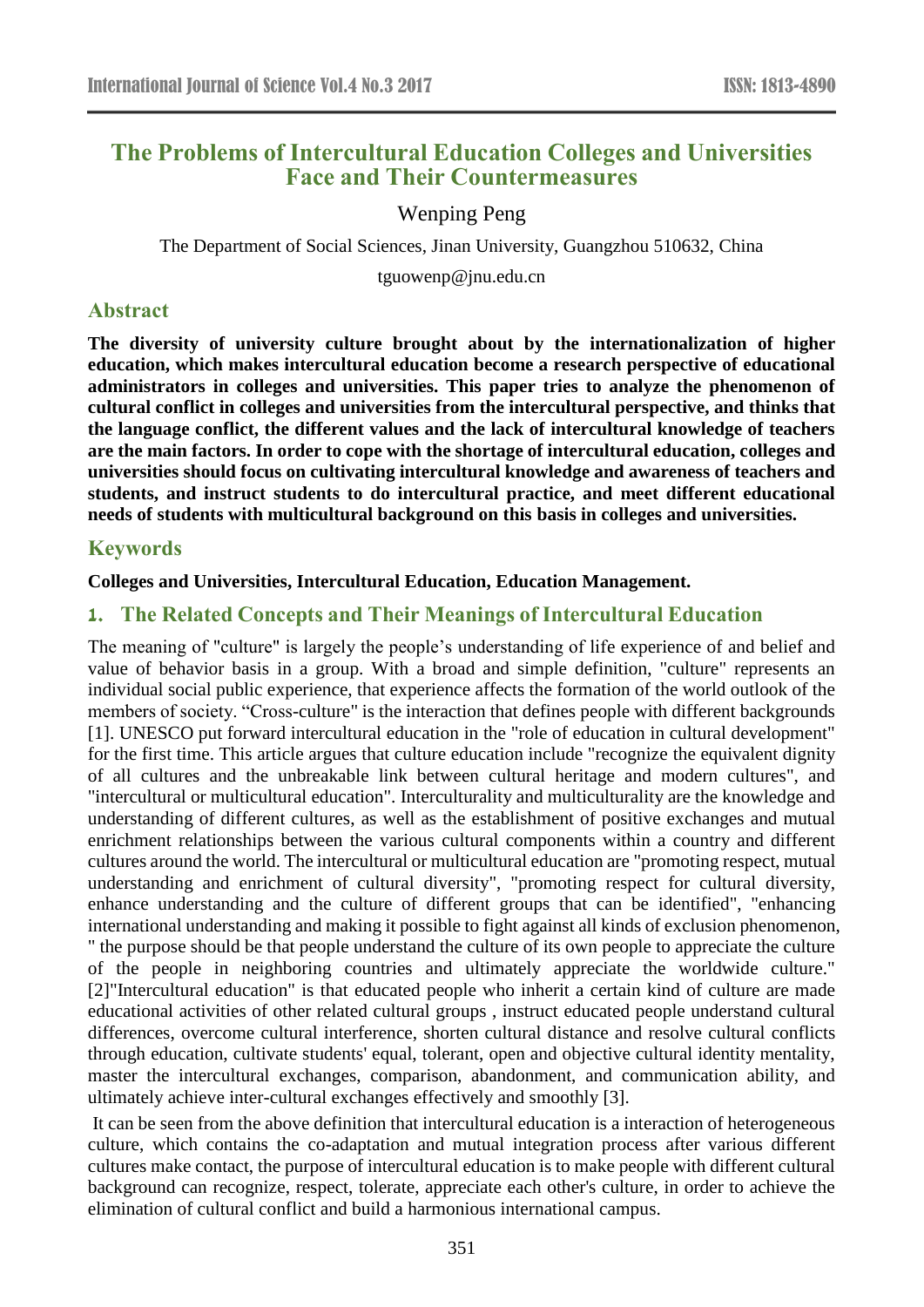### **2. The Problems Intercultural Education Face under the Multicultural Environment**

#### **2.1 Language and Cultural Barriers**

Language is the carrier of culture, first, culture gives people an intuitive impression through the language. At the same time, language is the main medium of intercultural communication, but also one of the important factors that influences intercultural communication. Students who have the same language background are easy to communicate with each other. On the contrary, the language is different, each other's wishes are difficult to express, and communication are out of the question. For students with different cultural backgrounds, the influence of the language and culture of mother tongue on their thinking and behavioral habits are ingrained, and the self-identity obtained in the language and culture context of mother tongue is also deep-rooted. If people who have got the cultural identity of mother tongue, no longer learn a second language and culture to other countries, this self-identity will not be disturbed, the mind and emotion will always maintain a balance and harmony in the psychology and physiology. However, if you want to learn language and culture in other countries, the first self-identity associated with the language and culture of the mother tongue in order to resist the acquisition of the second self-identity, it will form a barrier or self-boundary, isolate him from the interference of new language and culture, which is negative transfer role of mother tongue. Different cultures require different forms of language expression and behavior, which is a stipulation of language and culture, intercultural communication process involves the language protocol, cultural conventions as well, these differences of two stipulations in different cultures is the root cause leading to cultural communication obstacle. Linguists said that the faults in intercultural communication as pragmatic failures, when this fault is serious, which can lead to cultural shock [5]. Even worse, linguistic discomfort leads to students' learning-weariness and resistance; it is more difficult for educators to cope with.

#### **2.2 Campus Culture Conflict Brought About by the Differences in Values**

Value also belongs to the cultural category. Values are the key of organizational culture. The identity of organizational culture is mainly the identity of the value, and values are difficulty of identity. This is because different nationalities and countries have different values [6]. Colleges and universities as multicultural organization, where there are student groups with different cultural background, must be a variety of values. For example, the core value of western culture is the relationship between man and material, this value is characterized by the emphasis on individual independence and initiative, advocate completely free of individual action and belief. They pay attention to the development of personality, they think that a person should be independent and self-esteem; it is as a person and receive attention and respect with these. Therefore, western schools generally do not interfere with students' life; do not take more management under the guidance of this kind of values. Students who have this kind of values are generally reluctant to participate in collective activities, like to act alone, look for interested extra-curricular activities. While the easterners' values are different, it emphasizes the moral norms, attach importance to collective interests. Individuals are attached to the collective; the collective interests are paramount, when the personal interests and collective interests in conflict, stress the interests of the whole, advocate personal interests obey the collective interests. The Sitaram has studied the value system of different cultures and divided them into the first, second, third and negligible four levels in accordance with its importance. For example, personal independence, money, punctuality, enterprising spirit, emphasis on efficiency, frankness are the first in the western culture values, and individual independence, money, punctuality, enterprising spirit, focus on efficiency are third in the Eastern culture. The gratitude, peace, satisfaction, humility, view of karma, collective consciousness, and respect for the elderly are the first in the Oriental culture, Muslim culture think that individual independence and peace are negligible; The Oriental culture, African culture and Muslim culture all think that unconventional or unorthodox can be ignored [7].

It is precisely because the values of the various groups in colleges and universities are different; university culture has a re-examination and improvement problem in the internationalization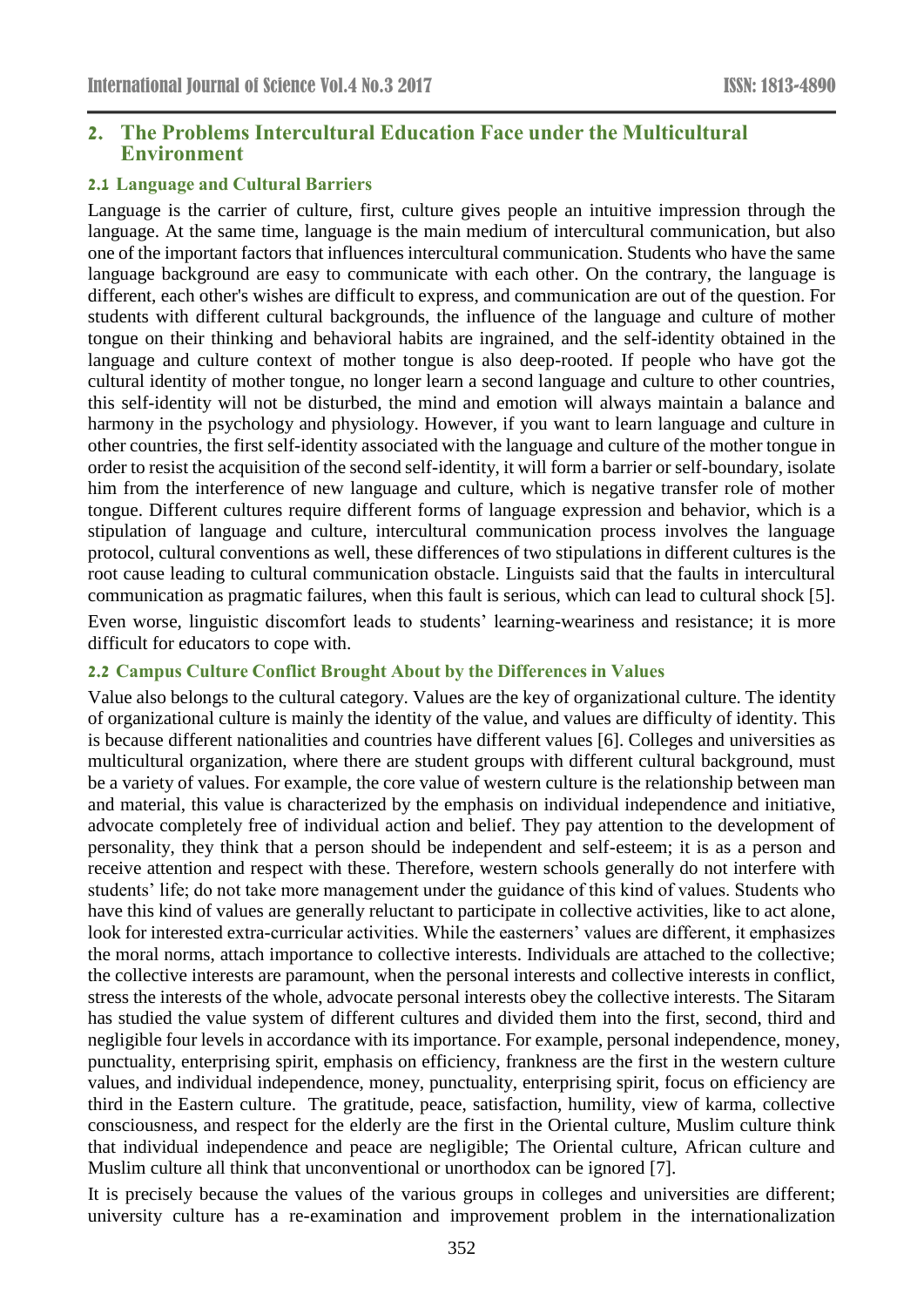background. In the practice of students' education and management in colleges and universities in China, this kind of campus conflict based on the difference of value often occurs. For Chinese students, they learn a lot of foreign cultural knowledge, but it is difficult to use the correct attitude and peaceful mind to deal with for many phenomena, such as in the 9.11 incident, the nationalist view of neglecting individual life are universal in the college students, The TOFEL examination institute in China sued New Oriental Education & Technology Group for its intellectual property rights violation. The legal dispute also stimulates nationalist protests. A football game will be rendered as a country "revenge". These kinds of nationalist sentiment even have been shown in early childhood education.

#### **2.3 College Educators Lack Corresponding Intercultural Thinking and Knowledge Level in the Face of Intercultural Education**

Intercultural education is similar to other educational behaviors, which also contains both teaching and learning aspects, and these two are interactive. Students with different cultural backgrounds, how to adapt to a cultural atmosphere which is different from homeland environment, and obtain relevant knowledge, in addition to the student's subjective initiative, the role of teachers is very important. In reality, intercultural education in colleges and universities still cannot make students satisfied, a big reason is ascribed to the lack of enough intercultural knowledge of teachers themselves, so the solution thinking is their own country in the face of an intercultural issues, it is difficult to improve education effect. There is a good example to illustrate this point well: a group of students watch the movie "Goodbye Sarah" under the leadership of the teacher, the film is told about that her daughter fell in love with a "pagan", her Jewish parents "breaking up affectionate couples", break up the young man rudely. In the discussion after class, most of the students criticized the Jewish parents, said that they destroyed the happiness of young people, but there is a Hui nationality students stand up and talk that loving with infidels are guilty, Jewish parents are not wrong. The problem is submitted to the teacher, the teacher discuss own views from the anti-feudal point of view, the results is that the Hui nationality students and students' parents are very dissatisfied. From an intercultural perspective, this case shows that our students' education lack intercultural factors, that is to say, our existing higher education is basically based on the same culture or nationality, national culture, it does not reflect intercultural or multicultural factors to a large extent. This also shows that colleges and universities should update the educational ideas, improve the teaching methods, and create an active teaching environment with cultural tolerance and stimulating creativity. It is necessary for teachers to give some intercultural education and training so that they understand that students' behaviors are different from different countries, different nationalities and different cultural backgrounds, tolerate the unacceptable performance and way of thinking in our national concept. In teaching methods, teachers should weaken the supreme authority given by Chinese ancient culture as much as possible, and build classroom into learning places where different cultures are tolerant and communicated, so that students from different cultural backgrounds can feel classroom atmosphere that are loose, full of humanity, and encourage creativity brought about by new ideas.

## **3. The Countermeasures and Measures of Intercultural Education**

### **3.1 The Acquisition of Intercultural Knowledge**

The shortcomings and inadequacies of cross-cultural education in colleges and universities are due to the lack of intercultural knowledge teaching. Most of the students do not understand the history, culture, religion and even customs of the target language country, so that there is a lack of intercultural knowledge in practical communication. Of course, this acquisition of this knowledge first learns the language of the target language country. Although the students left the country as the "fish left the water", but go to the target language country, it likes "fish come into a new waters", although do not know the "water" depth, but they will adapt over time. Because they have environment where they can directly contact and communicate with different culture. The key is to that they should actively communicate with local teachers and students, use the local language as far as possible, so that themselves in foreign language learning environment are as much as possible, for instance, shopping, go shopping, dining, and participate in various activities with local teachers and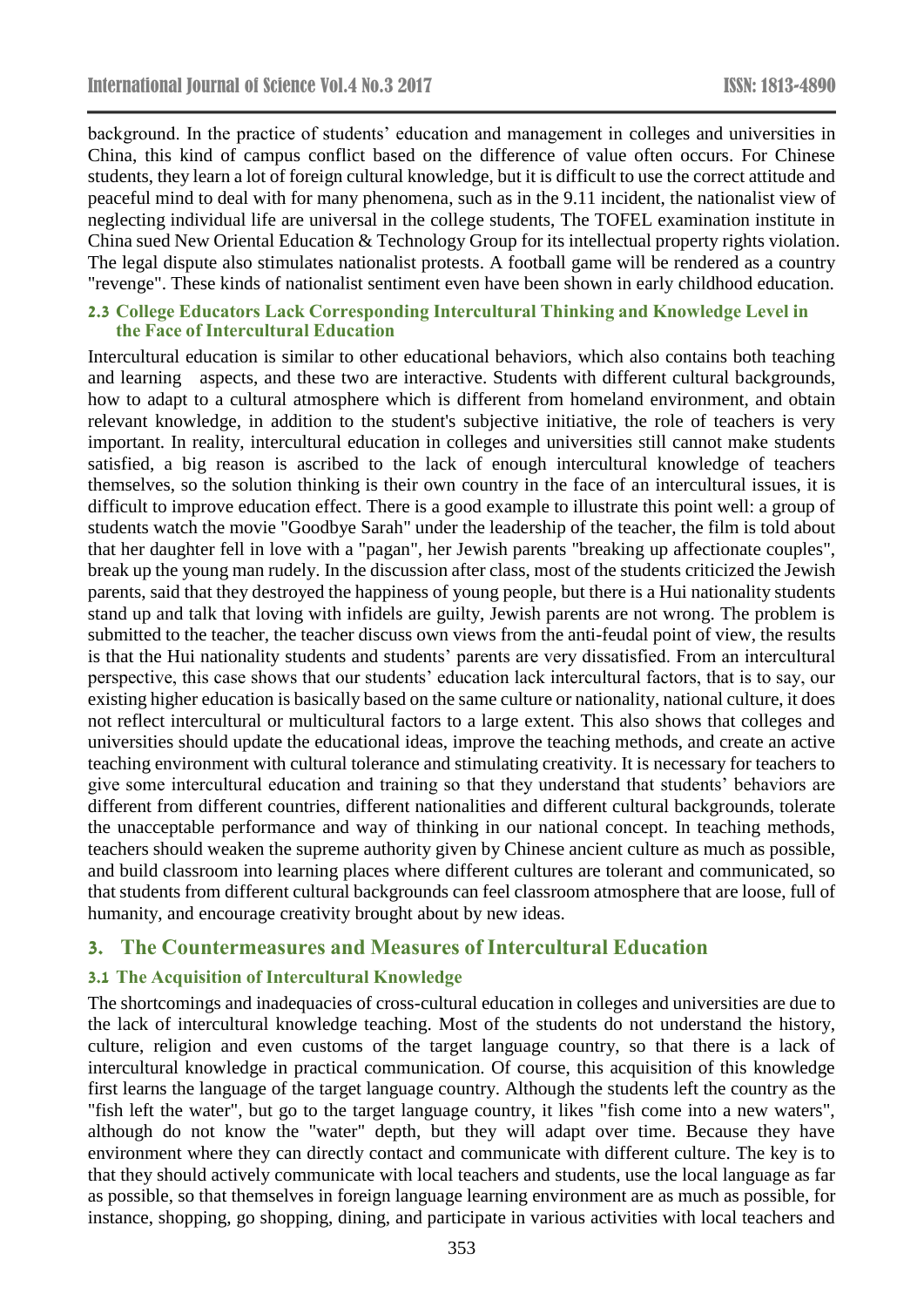students in a persistent way, it will eliminate language barriers, and other local deeper culture such as lifestyle, values and other knowledge are got more quickly.

Any kind of culture cannot exist alone, it must be associated and contact with other cultures and contact and communication will produce cultural adaptation problems. Therefore, cultural adaptation is not unilateral, but a mutual process [8]. Intercultural education not only makes the foreign students adapt to local culture, the students in homeland face intercultural education as well. Many college students have studied foreign language for more than ten years, still cannot directly communicate with foreign languages, it can be said that our lack of education. Intercultural education should first change the teaching mode of college students' foreign language, from exam-oriented education to practical communication.

In addition, some college students lack basic intercultural knowledge and literacy in China. They do not know the historical relations among the Turkish, Thailand nationality, Dai, Vietnam and Jing nationality. They lack a systematic understanding of the cultural history of China and foreign countries. This makes our students unable to understand the impact of the East Turkestan (East Turkestan), Pan-Turkism, and the Central Asian national problems on China, and do not know the impact of the "World Miao People's Congress" on the Chinese Miao Nationality. Therefore, colleges and universities should pay attention to the accumulation of multicultural materials and information, properly increase education content of the various countries, nations, all levels of culture and even the marginal culture in the education process, so that students obtain relevant information, establish the basic intercultural knowledge base, instruct students to master the values of their respective cultures and behavioral characteristics.

#### **3.2 The Development of Intercultural Awareness**

According to the viewpoint of some foreign scholars, intercultural awareness is cognitive sensitivity of participants with intercultural communication on cultural factors, they are usually can be divided into four levels: (1) those cognition which are considered as strange surface culture phenomenon (2) those significant cultural characteristics cognition which are opposite to the mother tongue culture and considered to be incredible and lacks concept; (3) Through the rational analysis and obtain the cognition of cultural characteristics; (4) perceive different culture from the perspective of different cultures. The last level is the highest realm of intercultural awareness, participants were asked from to "cultural empathy" and "culture absorption" skill. The so-called empathy, it is put yourself in others' position and understand bitterness and joy, situation of the holders with different culture, make oneself "feel" the mood of the opposite side, and cause emotional resonance. The ability of cultural empathy determines whether communicators can get rid of the influence of their own life background and national culture, and consciously and spontaneously avoid and overcome cultural conflict caused by values, ideology, ethical norms, ways of thinking and language habits differences and so on, and ensure the smooth progress of intercultural communication. "Cultural Absorption" is based on the full understanding of different cultural differences, make oneself into their own cultural background to observe and think about the problem [9]. Thus, developing intercultural awareness is to help educated people to develop respect, open, tolerant and equal intercultural mentality and objective, unbiased intercultural viewpoint.

For a long time, due to the lack of awareness of intercultural education, it is difficult for educated students to cultivate a real intercultural awareness, teachers do not point out the inherent nationalist tendencies in Chinese culture. There is a collective supremacy in Chinese culture, students are less likely to observe the individual, and more observe the collective represented by this person in cultural observation, therefore, students often regard a foreign person's personal view as the opinion of their country. Cultivating intercultural awareness is to eliminate these self-centered, paranoid cultural awareness, through the emphasis on multicultural thinking training, emphasis on empathy, judge another person's feelings by one's own, develop tolerant and not narrow mind, open and not closed thinking.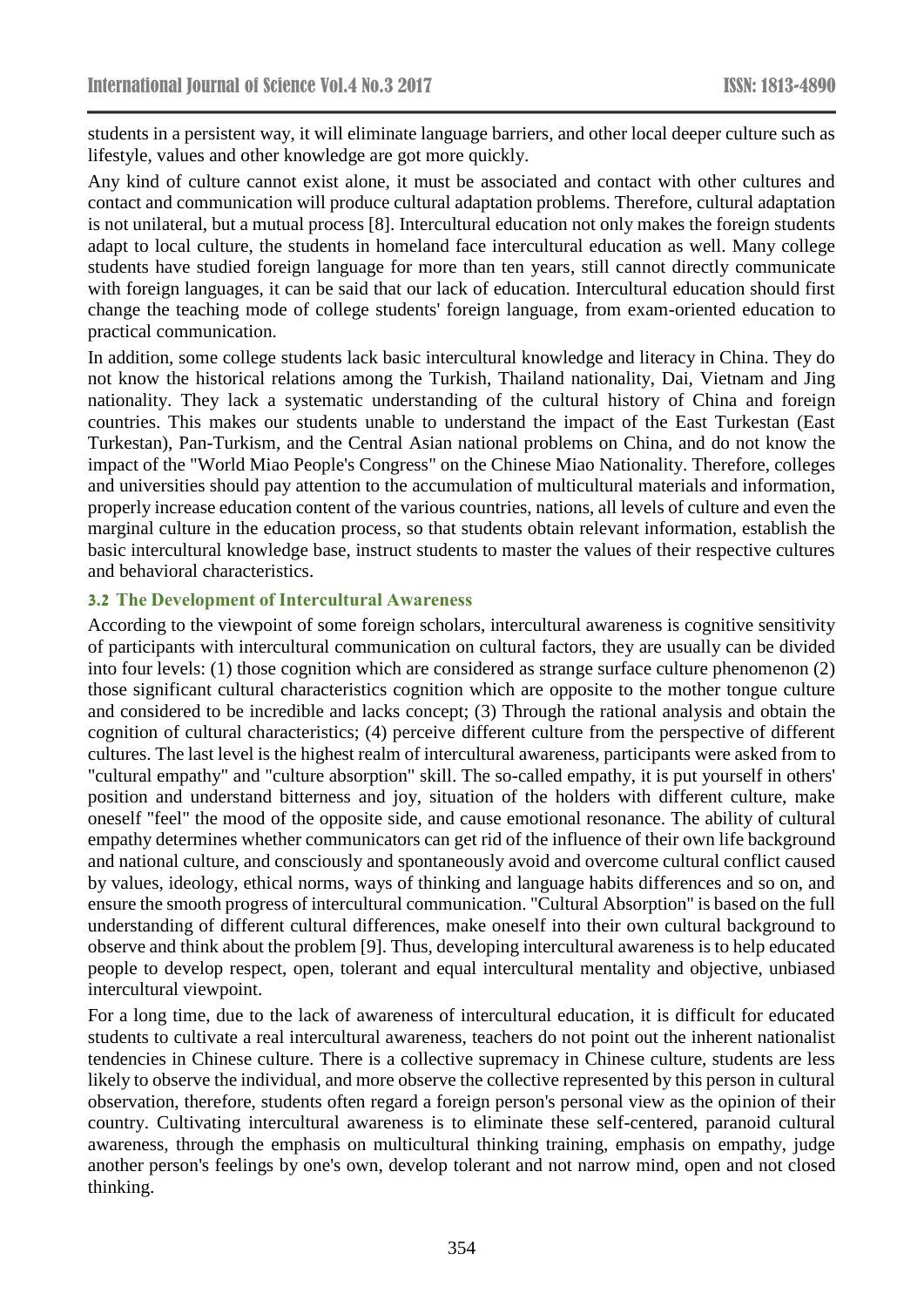### **3.3 Instruct Students to Do Intercultural Training**

The purpose of intercultural education is to let students learn to interact with foreign cultures and learn the excellent elements of foreign cultures. After acquiring relevant intercultural knowledge and developing intercultural awareness, it is necessary to do intercultural training. Specifically, intercultural training is by teaching, discussion, simulation and other means within a certain period of time, make in intercultural cognition and communicative competence of systematic training for students, help them master required knowledge and skills that communicate with people from different cultures background, adapt and modify their own mentality and behavior in order to effectively make intercultural communication [10].

Intercultural training is actually the practice of intercultural theory and knowledge; consolidate students' intercultural learning in practice. Since it is practice, of course, they are mainly the form except classroom teaching. For example, in order to understand the Western culture, students can be encouraged to see healthy foreign films, and directly communicate with foreign teachers and so on. Organize college teachers into foreign investment, foreign-funded enterprises, joint venture and other foreign-related enterprises; and strengthen the training of teachers in the form of practice. In this process, teachers can fully understand the employment needs of foreign-related enterprises and understand the training standards of international talent, also better combine theory and practice, create a real teaching scene that reflect internationalization, serve the comprehensive development of students [11]. Therefore, the differences between the two cultures are magnified, that is to say, those value differences, thinking patterns differences factors that may lead to cultural shock or cultural conflict, are artificially magnified in front of intercultural communicators, so that they are personally on the scene by using reading, discussion, critical thinking, role-playing and so on [12].

## **4. Conclusion**

The profound meaning of the internationalization of higher education is to cultivate talents with a broad international perspective, a sense of global responsibility, respect for the culture of other countries and the rights of others, love peace for the future society. The diversification of university culture brought about by the internationalization of higher education has become an objective fact. It is more difficult than before for today's university education management workers to make cross-cultural communication with students. Because the main characteristics of intercultural communication are their difference, people from different cultural backgrounds bring their different perceptions, values, norms, beliefs and minds into the communication process, when we explain the information from another culture, we are always understand in accordance with our own cultural background and decoding method determined by the cultural background. Therefore, the results of colleges and universities in the intercultural education are unsatisfactory. Studying college education management under the new situation, then talents with international view and world consciousness are cultivated, and harmonious campus culture is built only under the intercultural perspective.

## **References**

- [1] Ling Yao, Intercultural management in the internationalization process of higher education [J] Heilongjiang Researches on Higher Education, 2005 (9).
- [2] Ziwen Lu, The practice case analysis on foreign intercultural education [J] Studies in Foreign Education, 2002 (10).
- [3] Ling Yang, Shuhua Li, Cultural empathy: the advantages carrier and infiltration strategy of university English intercultural education [J], Higher Education Exploration, 2013 (3).
- [4] Xinxian Huang, The problems of studying abroad in China [M], Hunan Education Publishing House, 1995: 248.
- [5] Huiwen Wang, Thinking on the intercultural communication problems of International students' education management workers [J] Journal of Chengdu University of Traditional Chinese Medicine (Education Science Edition), 2002(2).